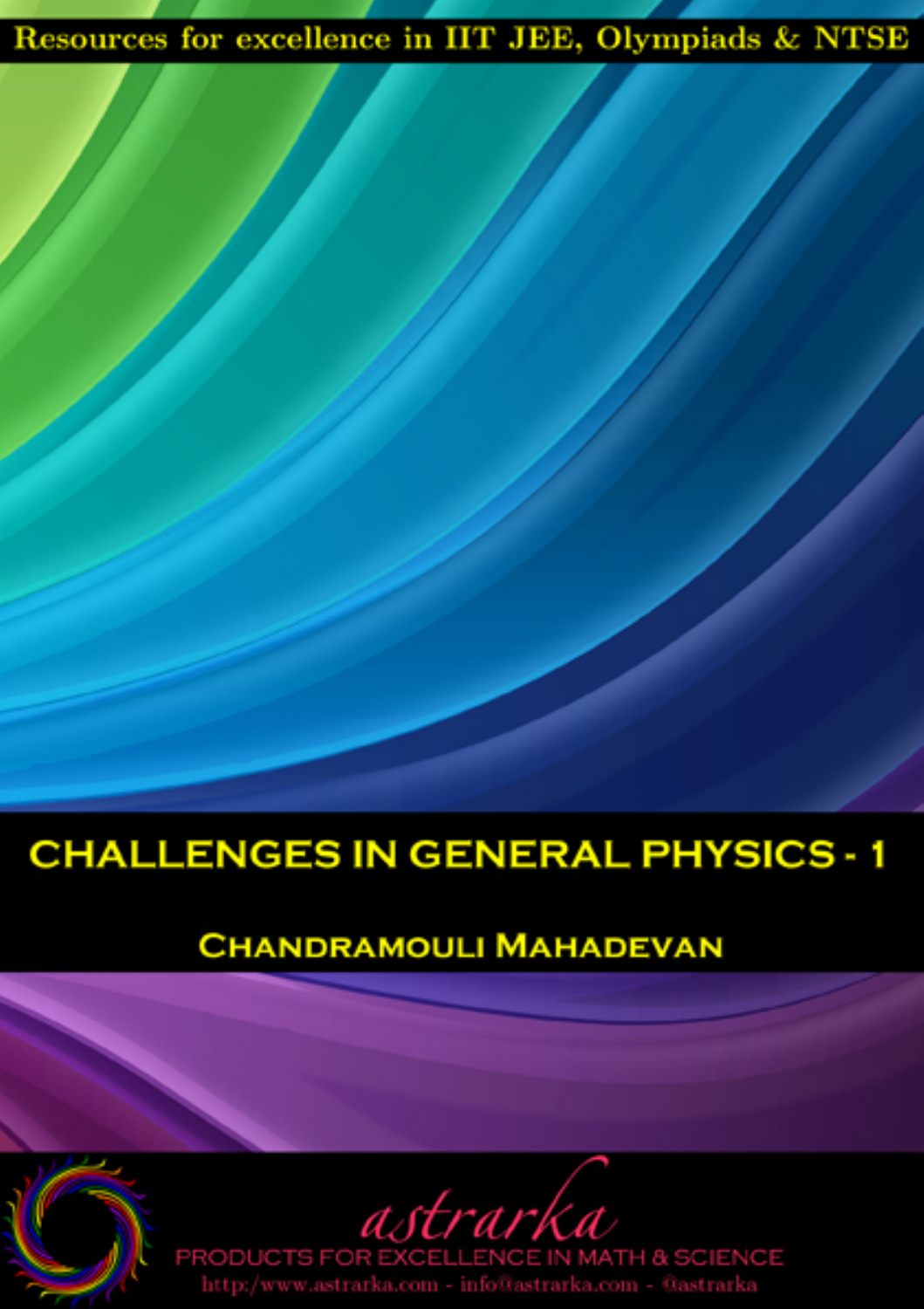Copyright © 2011 by Chandramouli Mahadevan, on behalf of Astrarka Educational Solutions Private Limited

All rights reserved.

No part of this book may be reproduced, stored, or transmitted by any means, whether auditory, graphic, mechanical, or electronic, without written permission of both publisher and author, except in the case of brief excerpts used in critical articles and reviews. Unauthorized reproduction of any part of this work is illegal and is punishable by law.

ISBN: 978-1-937591-46-5 First E-dition 2011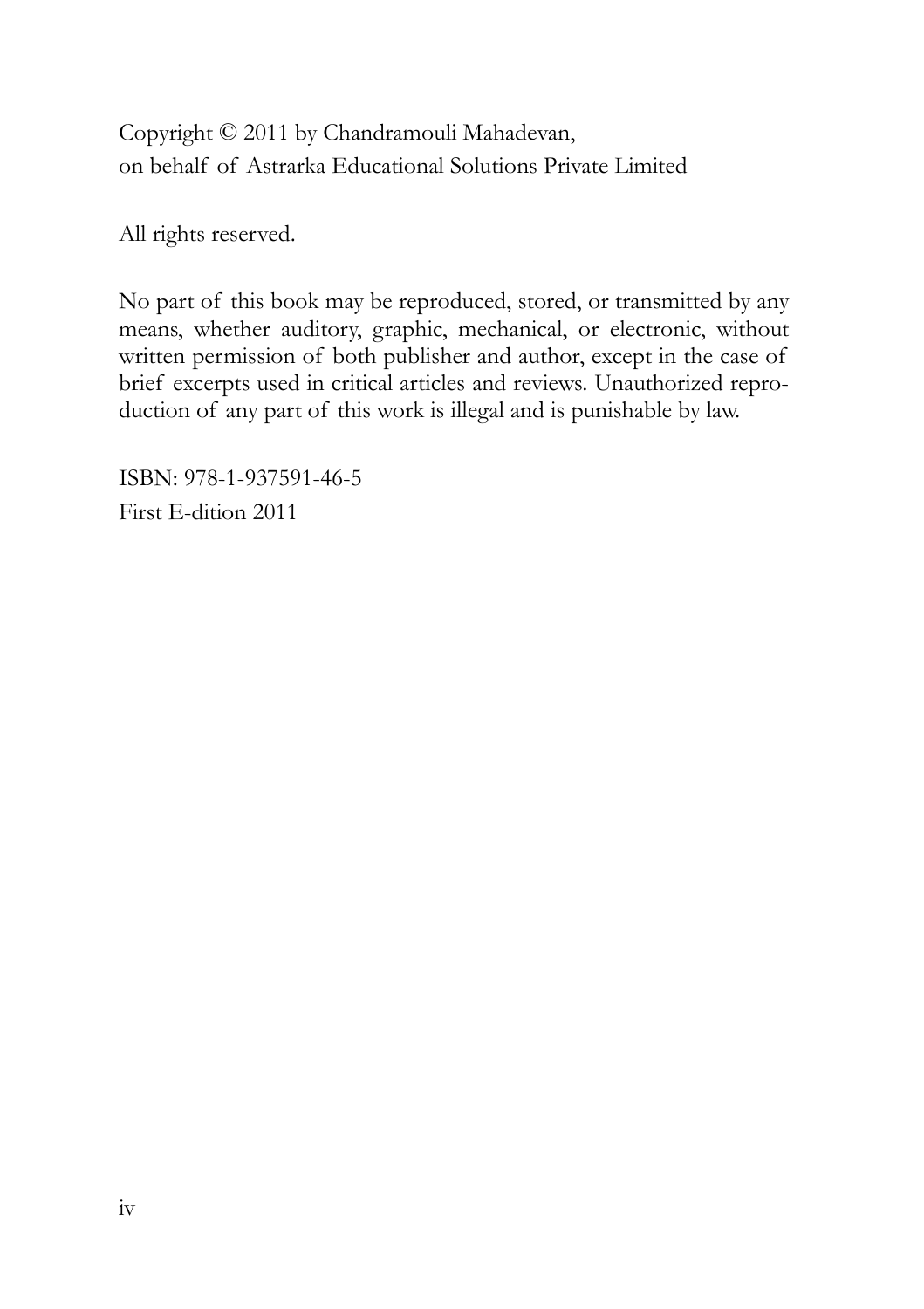## **Table of Contents**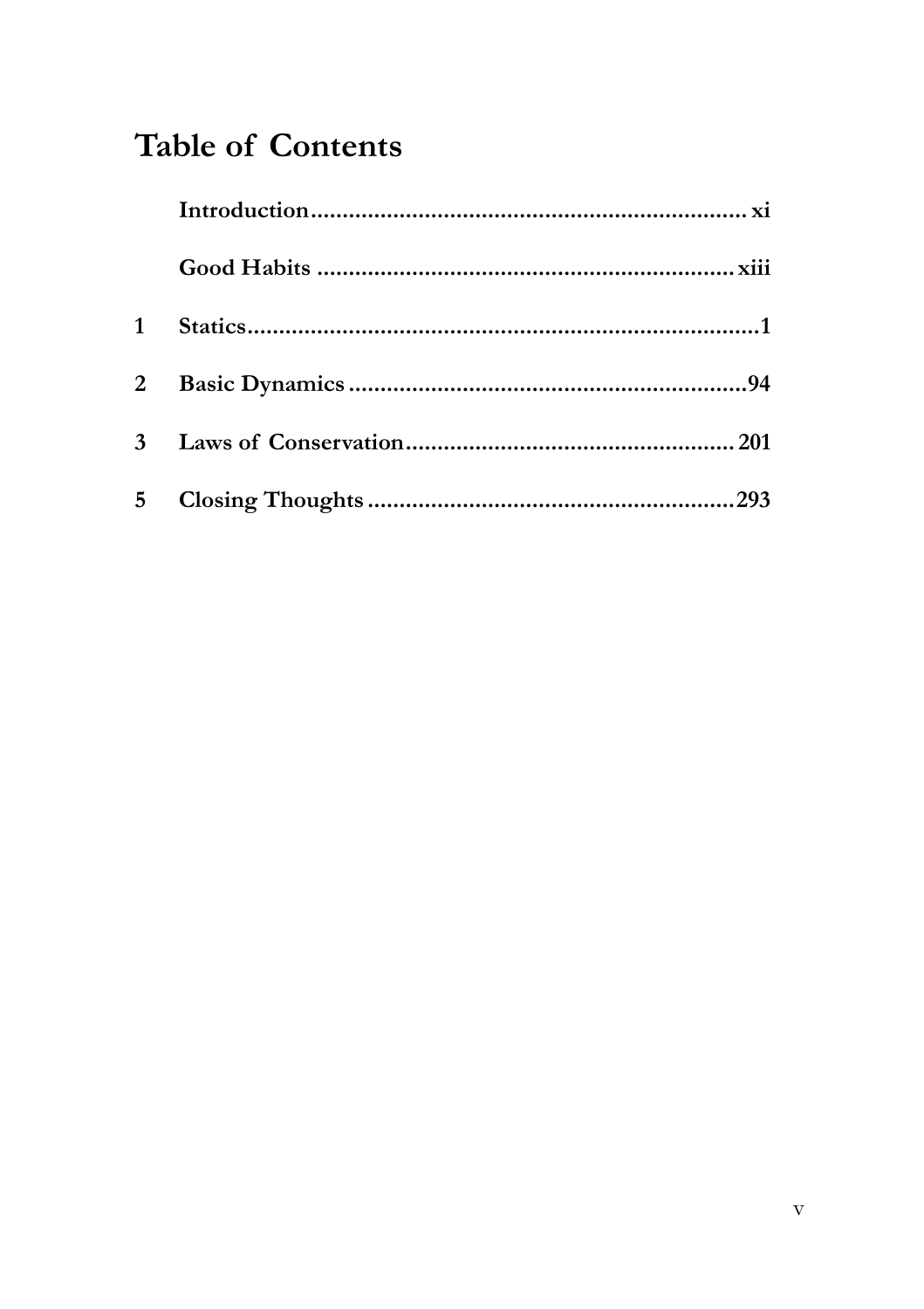#### **Foreword**

Physics is one of the basic sciences - indeed it is one of the oldest sciences. At its base, Physics is nothing but a systematic study of the world around us. Hence, this subject is fundamental to all students - indeed it is taught in school all the way from primary to high school.

It goes without saying that Physics is a very important subject for all students aspiring to get into Engineering or Science streams of under-graduate and graduate study. Whilst learning and understanding the concepts and definitions are important, one can build up expertise in Physics only by solving problems. To this end, we have selected challenging problems in Physics and presented them, along with their solutions here. These problems show the beauty of the subject, and help the student to internalize the concepts and principles of Physics in a systematic manner.

We sincerely hope that the student is able to get a good grasp of the subject and the techniques after working with the content of this book. If the experience of going through this work is joyful for the student and works as a tool for building his / her understanding, we would be satisfied that we have met the primary objective of this effort.

Chandramouli Mahadevan Astrarka Educational Solutions Private Limited. Bangalore, India.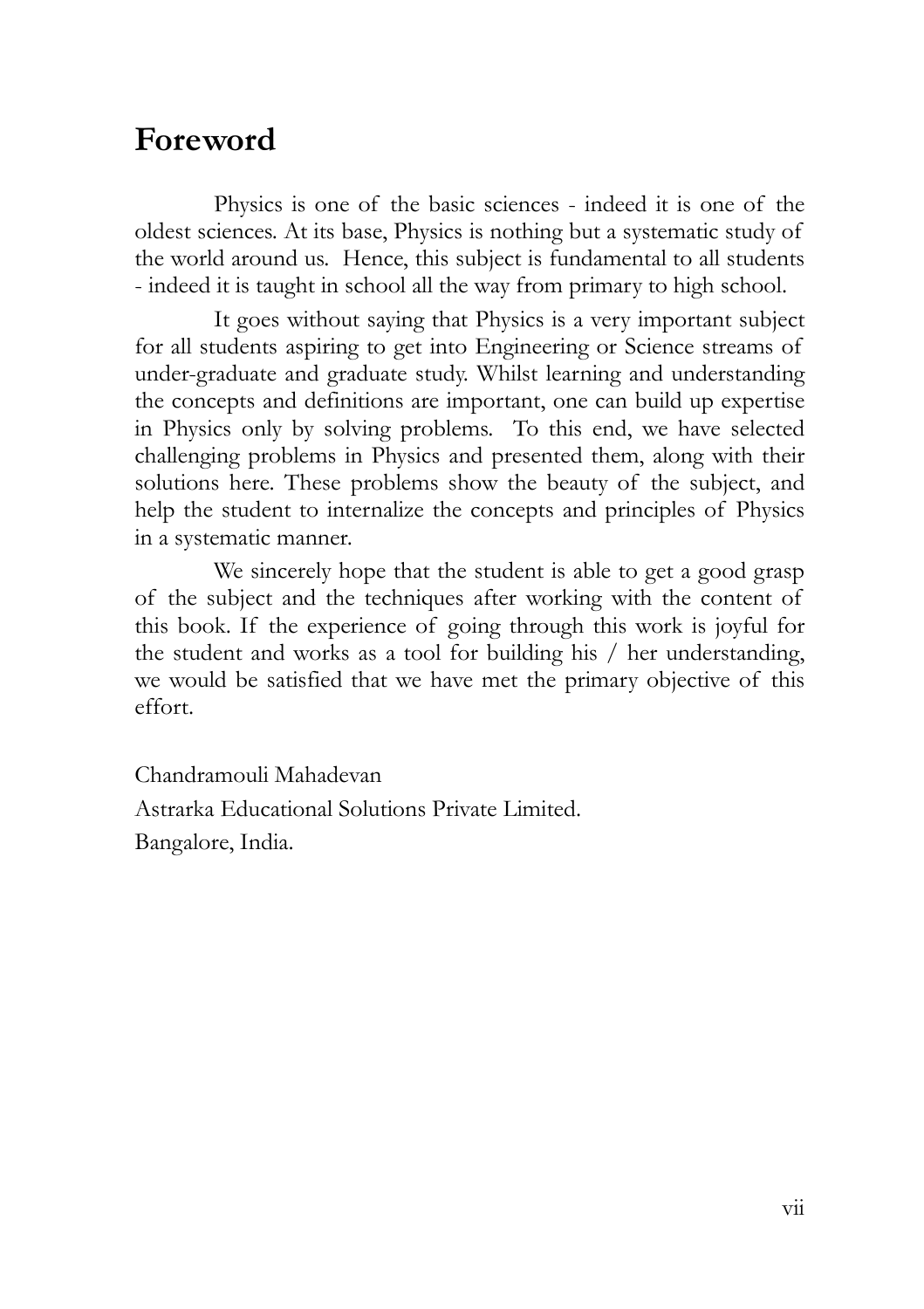#### **Preface**

This book is the first in a series of book dealing with challenging problems in Physics. This volume starts the ball rolling, with problems from Mechanics. The student is expected to have a good knowledge of physics concepts at the pre-University level. In our experience, this is a necessary and sufficient condition to solve all the problems presented here.

The best way to use this book is for the student to attempt each problem on his/her own. In doing so, the depth of understanding in the subject improves. Physics is not a spectator sport. It requires patience, perseverance and practice. The level of expertise in the subject in some sense is directly proprotional to the number of problems solved by the student. The term "solved" is used to imply accuracy of thought, stringing together intermediate steps and accuracy of the final result. In a way, this term refers to the quality of the means and the quality of the end goal for each problem.

There may be situations where the student is stuck and requires a gentle push to make progress. When the student faces such a deadlock, the helping hand comes in the form of the detailed solution.

This work is a comprehensive self study guide for the students who desire to improve their understanding, appearing for Physics related competitive examinations and tests.

I believe that Astrarka has been blessed to have had the opportunity to work with some of the best and brightest Any work of this magnitude is always a product of teamwork. R Balasubramanian, and Juanita John have contributed a great deal to this effort. A big thanks goes to the family members of our team. They have been a great source of inspiration during this entire effort. They have made a personal sacrifice to ensure that Astrarka succeeds. Without the unflinching commitment and single minded dedication of my team and the members of their family, this book would have been an exercise in futility.

Chandramouli Mahadevan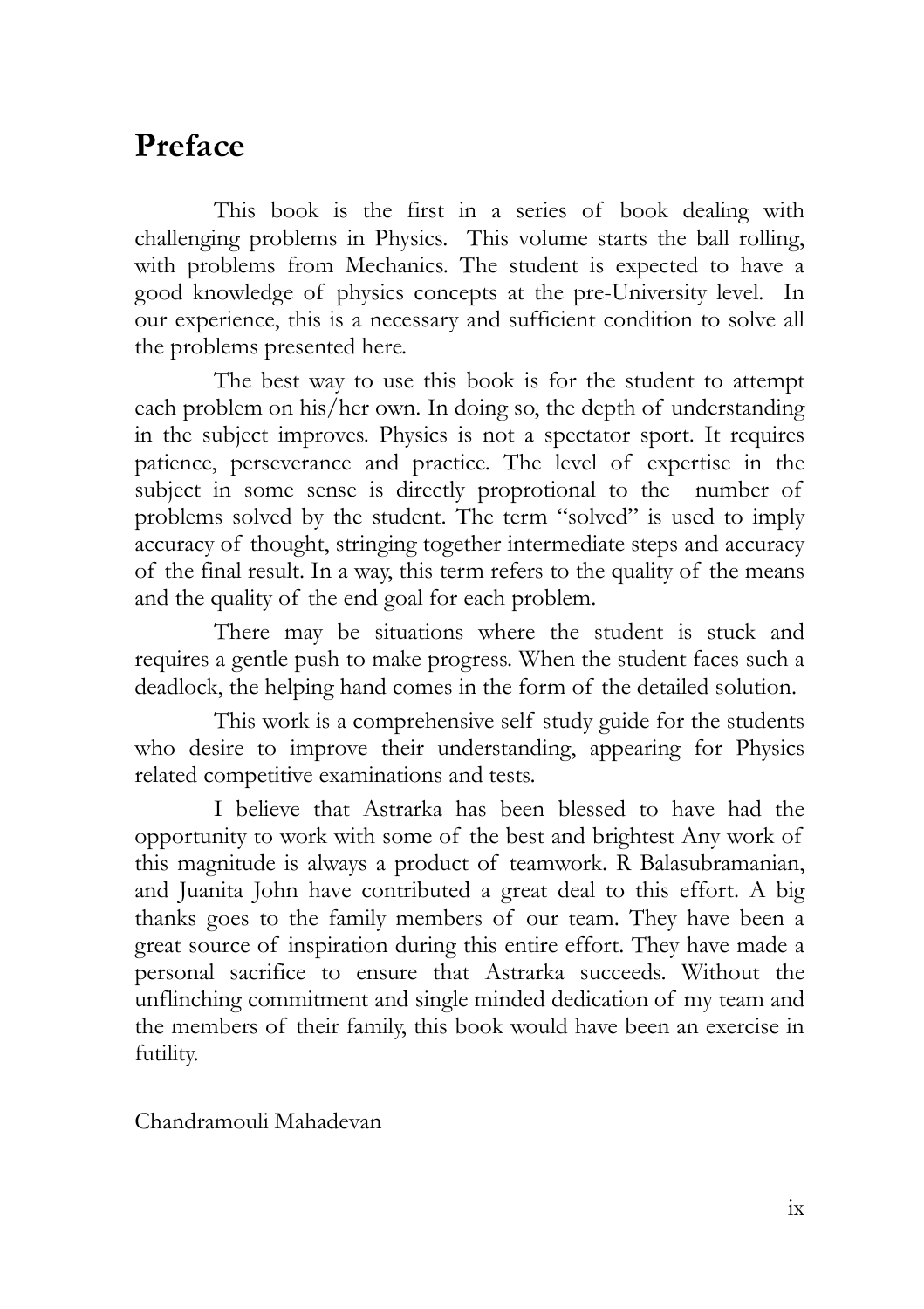#### **Introduction**

To say that Physics is useful, therefore, we must learn it, is an understatement. This book focuses on problem solving strategies. We have organized the material into problems, the solution of each problem immediately after the statement. Familiarity with high school mathematics is assumed, especially basic vector mathematics, calculus and some trigonometry.

This book must not be read like a work of fiction. Instead, the student is advised to spend quality time in ensuring conceptual understanding. Solving problems in order to verify our conceptual understanding is extremely important. Most of us believe arriving at the final answer is the ultimate goal. We have come across several books on the subject, where the authors have skipped several steps and simply used the phrase "it follows from the fundamental principles ..." and made a conclusion. We disagree with this approach. The purpose of the problem solving is build the path to the solution using first principles or well-known formulas - and build an airtight reasoning on how the problem solving process moves towards the final answer. This serves as a demonstration of our understanding of the subject - basics, formulas and methods of manipulation.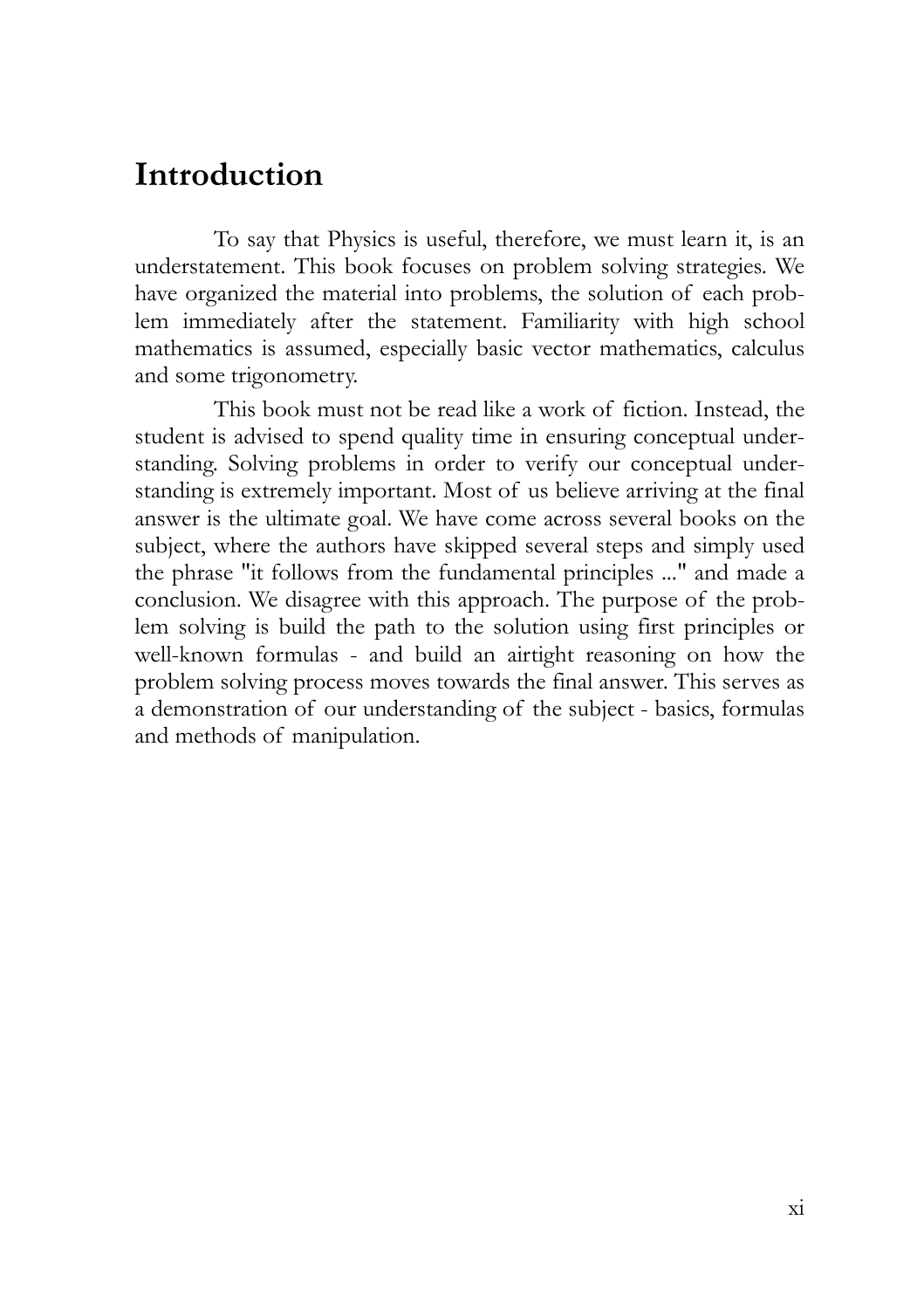### **Good Habits**

There are five fundamental principles, or say good habits that we would like to emphasize before we commence our discussion on Physics.

- 1. Neatness is conducive to accuracy. Refrain from the temptation to write down something quickly and then scratch the same to make the necessary corrections.
- 2. One of the weaknesses we find in students while solving word problems is the usage of  $=$  sign. This sign has a specific meaning in the world of mathematics. It cannot be used as a way to begin every new line or step in the problem solving process. Use appropriate mathematical signs and symbols. Never use them to mean something vague.  $=$  Sign is never a good space filler.
- 3. Spend a second or two to explain how you arrived at a certain step. Several books and references use a statement, such as ``it follows from the above statement''. We have oftentimes wondered how the expression or equation below follows from the one above. A good explanation is an excellent demonstration of your understanding of the underlying principles.
- 4. When you are faced with several conclusions during a problem solving process, it is a good idea to number the statements or equations. In subsequent steps, you can refer to these conclusions by using the label or the assigned equation number.
- 5. The easiest of problems attracts the silliest of mistakes. If the problem is easy, motivate yourself to get it right. Do not let overconfidence or carelessness take control of the situation.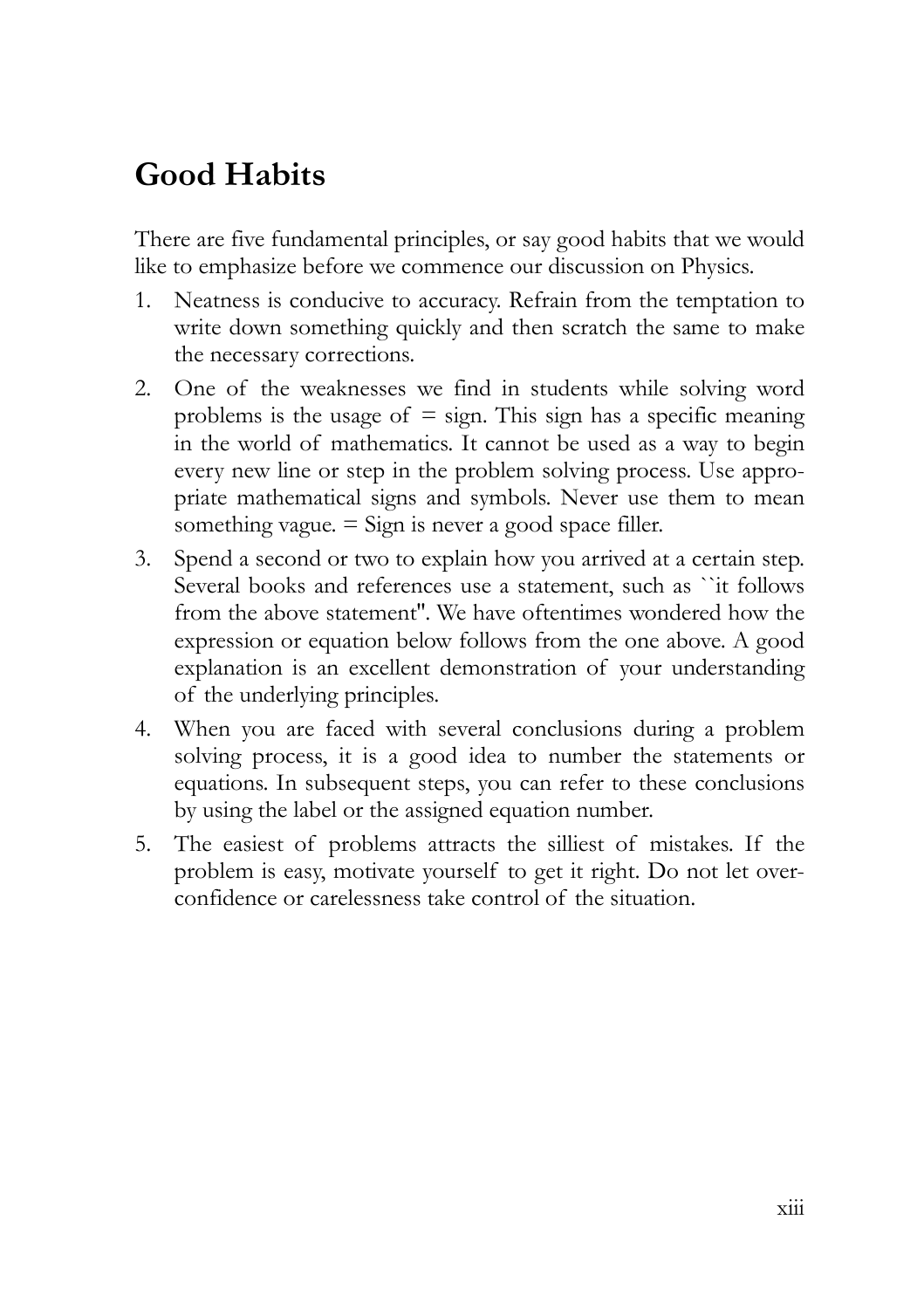### **Chapter 1 - Statics**

**Problem 1: A motorboat going downstream overcame a raft at a point A**;  $\tau = 60$  min later it turned back and after some time passed the raft at a distance  $l = 6.0$  km from the point A. Find the **flow velocity assuming the duty of the engine to be constant.**



*Diagram* 1: The positions of the boat at different points

At time  $t = 0$ , the motor-boat and raft are at position A.

At time  $t = \tau = 60$  minutes, the motor-boat is at position D and the raft is at position B. The boat turns back here.

At time  $t = T$ , the motor-boat and raft are both at position C, where  $AC = l = 6$  km

From the perspective of an observer on the raft, the time taken by the boat to travel upstream and travel downstream are the same.

In other words, total time taken:

 $T = 2 \times \tau = 2 \tau$ 

Now, assume the river flow velocity is  $v_{\text{flow}}$ 

The raft has travelled total distance of *l* in time *T*, which is 2

$$
l = v_{\text{flow}} \times 2\tau
$$

$$
v_{\text{flow}} = \frac{l}{2\tau} = 3 \text{ km/hr}
$$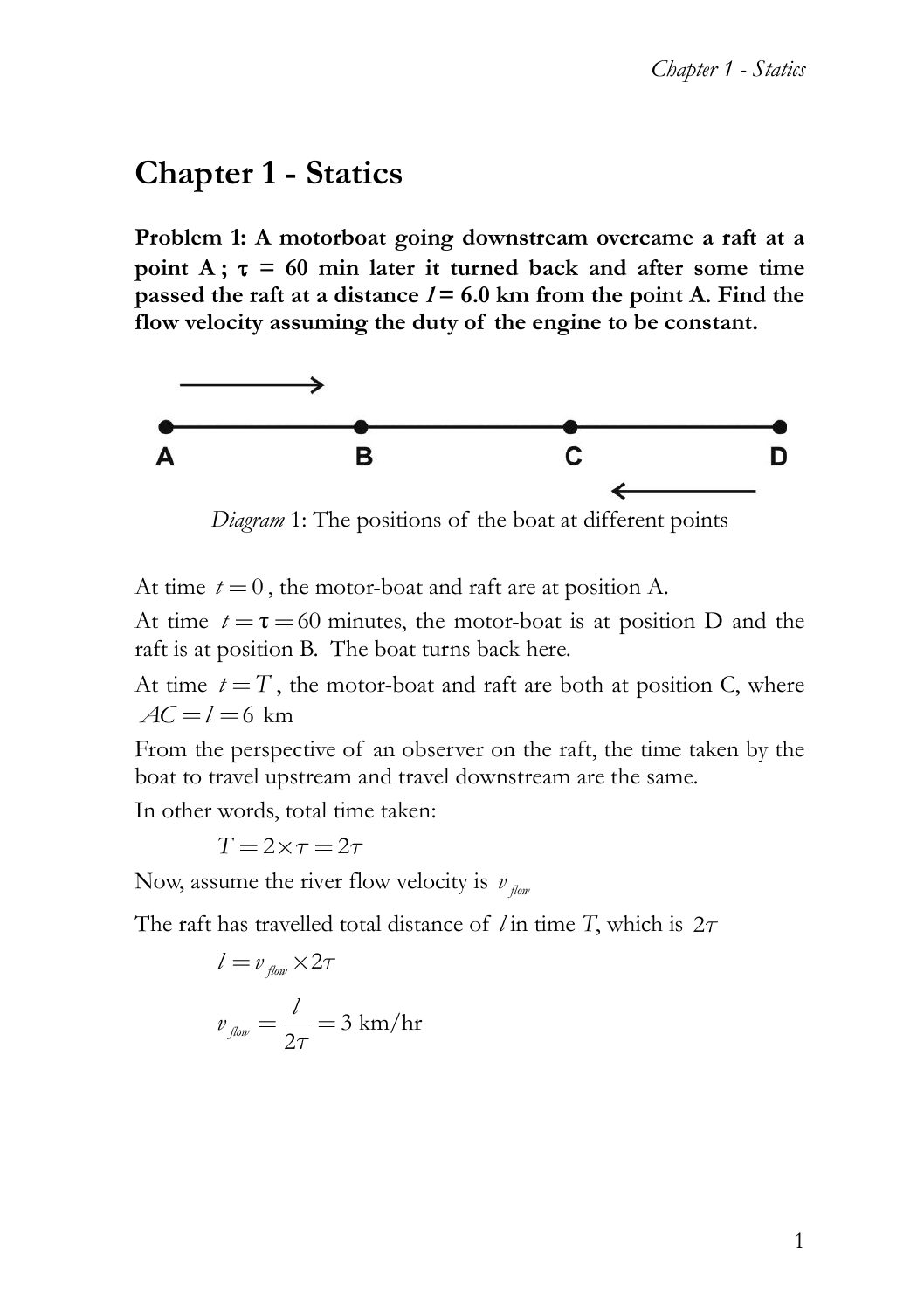Problem 2: A point traversed half the distance with a velocity  $v_0$ . The remaining part of the distance was covered with velocity  $v_1$ for half the time, and with velocity  $v_2$  for the other half of the **time. Find the mean velocity of the point averaged over the whole time of motion.**

Let the total time taken for the entire journey:

 $t = t_1 + t_1 + t_2$ , for each of the three parts.

From the problem description:

 $t_1 = t_2$ 

Let *d* be the total distance covered.

The first half of the distance is covered with velocity  $v_0$ 

Hence the time taken:

$$
t_{\scriptscriptstyle 0}=\frac{d}{2v_{\scriptscriptstyle 0}}
$$

The remaining half was covered with velocity  $v_1$  for time  $t_1$  and velocity  $v_2$  for time  $t_2$ 

Hence distance:

$$
\frac{d}{2} = v_1 t_1 + v_2 t_2
$$

Since  $t_1 = t_2$ , we have:

$$
= t_2, \text{ we have:}
$$
\n
$$
\frac{d}{2} = v_1 t_1 + v_2 t_1 = v_1 + v_2 \ t_1 = v_1 + v_2 \left( \frac{t_1 + t_2}{2} \right)
$$

So, time taken for the second and third parts:

$$
t_1 + t_2 = \frac{d}{v_1 + v_2}
$$

Total time taken::

$$
t = t_0 + t_1 + t_2 = \frac{d}{2v_0} + \frac{d}{v_1 + v_2}
$$

Mean or average velocity: